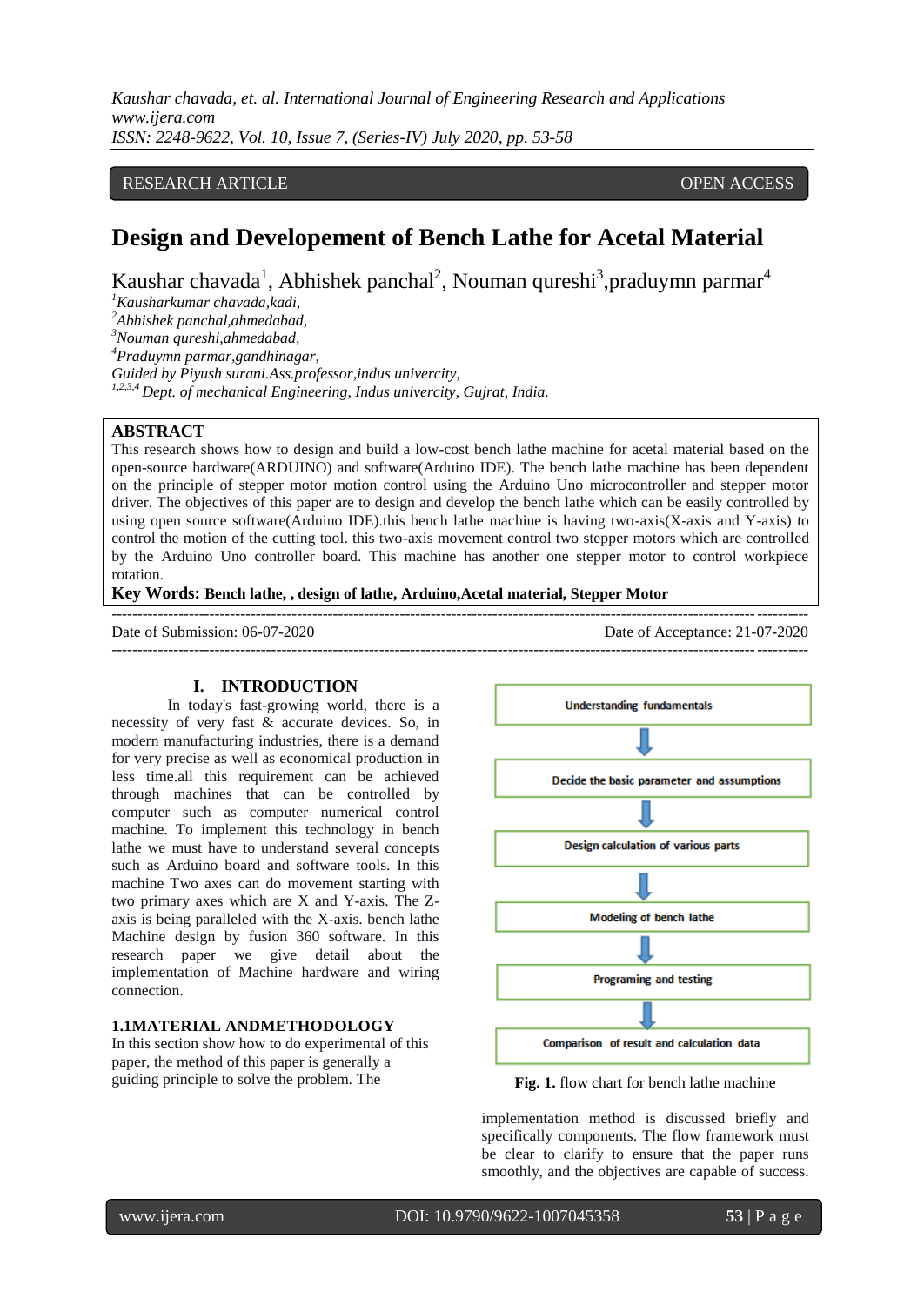Fig.1 shows the flow chart of this bench lathe machine

### **1.2 MATERIAL PROPERTY**

Acetal(polyoxymethylene)

- Tensile strength :- 65.5 MPa ,
- Modulus of elasticity :- 2757 MPa,
- Compressive strength :- 103 MPa,
- Shear strength :- 52.2 Mpa.

#### **A.Mechanical SystemDesign**

The structure of the bench lathe machine has been designed in fusion 360 software with dimensions and all parts of the machine will be achieved before the implementation of the hardware of the actual machine. The initial design will be drawn at the approval of the design. Before starting the design, many steps of criteria must be understanding. Length of movement means the linear movement of steppers motors that control X and Y from one point to another point. The left to right movement controlled by the X-axis stepper motor, front to back movement controlled by the Y-axis stepper motor, and the spindle rotation is controlled by the Z-axis stepper motor. Finally, the length travel of the lathe machine that decided as 600mm for the X-axis and 200mm for the Y-axis.

#### **B. ElectronicsSystem**

This section will be showing the electronics parts and wiring will be needed to design and manufacturing bench lathe machine. So, the main electronics component required are one Arduino UNO R3, three TB6600 Driver Module for Arduino, three stepper motor, D.C. power supply, some wires, and USB to serial adapter

 Arduino Uno R3: Arduino Uno board is a microcontroller based on ATmega328P Atmel AVR family microcontroller. It's open-source software(Arduino IDE) and hardware design and manufactures a single microcontroller. It has 14 digital input/output pins and 6 Analogue input can be sampled using on-chip ADC, using open-source software to programming Arduino Uno. It has 6 PWM outputs multiplexed on to the digital IO pins. The dimensions of Arduino Uno measured are (68.6 mm\* 53.4 mm).

# **C. Computer and SoftwareTools**

Arduino IDE: The Arduino IDE (Integrated Development Environment) is used to write the computer code and upload this code to the physical board. It is simplified  $C/C++$  functions languagebased programming can be download functionality with a rich set of library functions. After download and install on pc can write the program by C language and from tools and port must choose the port connection between computer and Arduino through USB. After this step can verify the program by error checking and the message is done compiling when it finished and no error. After this step can be upload to the program on the Arduino. Fig. 9 shows the Arduino software IDE program for a stepper motor.

#### **D. Stepper Motor**:

The digital pulse stepper can be converted into the movement of the cutting tool with respect to the X and Y axes directions.The stepper motor is distributes full rotation in various number of equal steps.The stepper motor is defined by the property of converting several drives to a specific increase in theposition of the column. Each step moves the column through a fixed angle. This machine has used two stepper motors with a lead screw.The motor output willbe in the form of the rotation of the leadscrew with respect to the X and Y axis

#### **II. LITERATURE REVIEW**

1) In 1984, **Department of Mechanical Engineering, IIT, New Delhi**, has taken a research topic named as "Machine tool failure data analysis for condition monitoring application". With the development of modern manufacturing technology, Flexible Manufacturing Systems have become key equipment in factory automation. Machine tool is heart of the Flexible Manufacturing Systems. Ex example Lathe machine is the general type of machine tool used by almost all the FMSs. During the operation of this machine tool, different kinds of failures are faced by the industry. A systematic study of such failures can



help in identifying the critical sub-system of these machine tools. This will be useful for identifying the condition monitoring needs of the machine tools. This deals with the identification of critical subsystem based on the failure data analysis for different type of machine tools.Initially lathe has been classified into various sub-systems as shown in Figure. In the frequency of failures for each subsystem and failure modes have been considered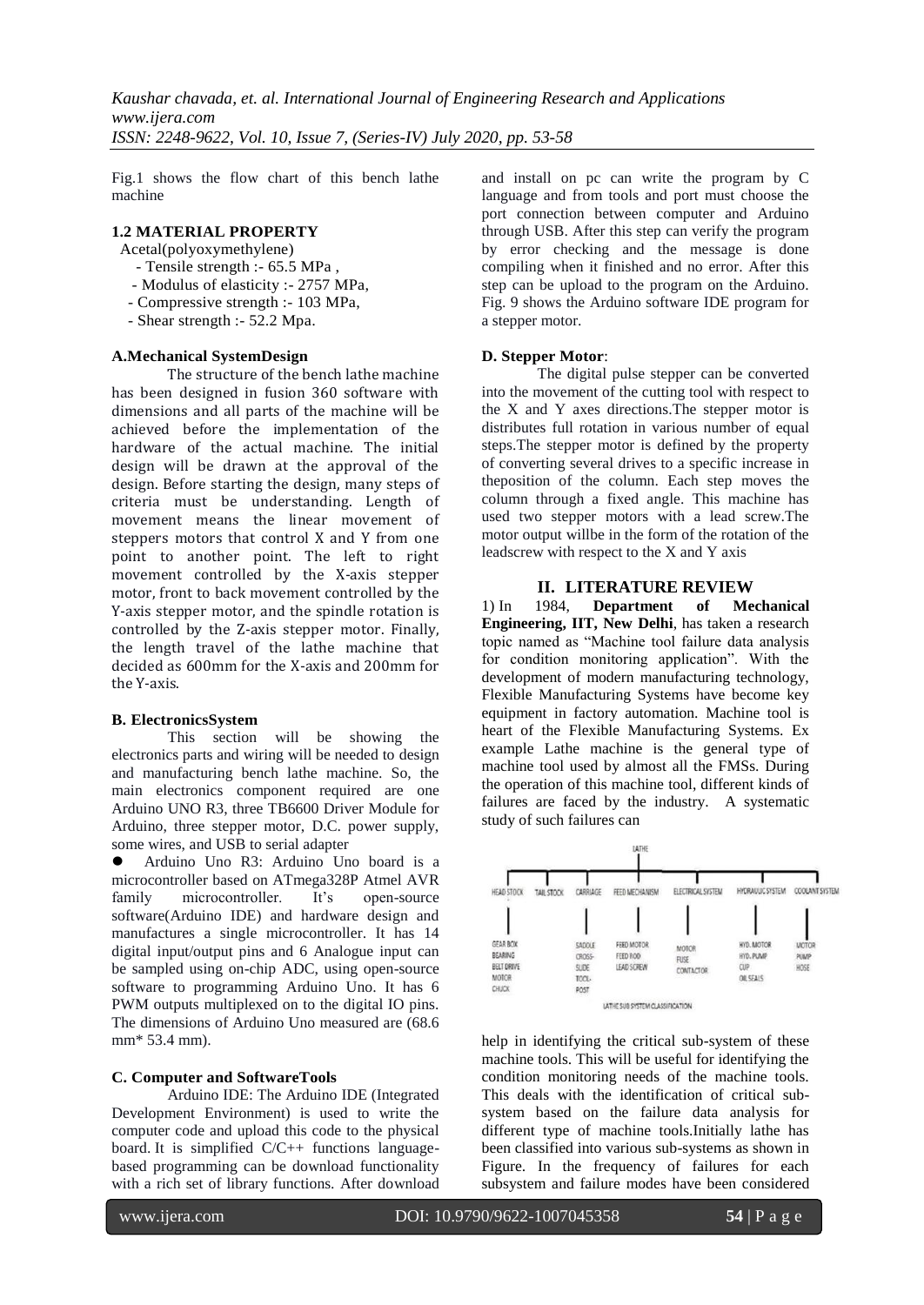for finding out the weakest sub-system. In analysis, failure frequency and downtime have been taken into consideration for deciding critical sub-systems of machine tools. It can be observed that the maximum failures took place in headstock and carriage sub-systems. These sub-systems face failures in components like gear, gearbox bearing, spindle bearing, clutch and cross slide jib. Here it could be observed that the bearing failures cause longer downtime.On histogram different failure modes and their relative failure frequencies have been grouped into four-failure modes, component damage, fuse burnt, circuit fault and looseness. It can be observed that the dominantfailure mode is because of component damage. Thecomponents are electrical, electronics and of mechanical categories

2)In 2013, **V. Roy & S. Kumar**from J institute Engineering, India published development of Lathe machine attachment for CNC machine.He has developed attachment for an existing CNC machine. The CNC machine operates on mechatronic controls and a computer interface called CAMSOFT, and is used as a CNC Lathe after installing the respective attachment to it. He has design the attachment using CAD software & fabricated different model. He has successfully design & fabricated the model. The working of the CNC Lathe attachment is tested & checked by making proper machining operation like turning and thread cutting. The machining operations are successfully done. The CNC machine becomes multifunctional with the presently developed lathe attachment and can be used accordingly by installing the respective attachment to it. The CNC machine isuseful for research work in both the fields, wheninstalled with the proper attachment.

Developed design is successfully implemented in the proposed work for the development of the lathe attachmentincluding headstock, tailstock and tool post. The work shows the process of the conceptual design and use of proper process planning for the development of the different components of the lathe attachment. The previously attachment and developed lathe attachment make the CNC machine multifunctional. Thus further research can be carried out in both the fields respectively. The CNC machine is based on the mechatronic controls and the computer interface CAMSOFT. Various lathe operations like plain turning, step turning, taper turning, arc turning, threading operations and manufacturing of a bolt are successfully performed on the CNC machine, when installed with lathe attachment. The successful development of the lathe attachment for the CNC machine is done.

2) In 2013, **Karl-Heinz Schumacher** is invented about Multi Spindle Lathe.Multi spindle lathe comprising a machine frame as spindledrum which is arranged in the machine frame is rotatable about a spindle drum axis and is made up at least partially of segments which are cut out from flat material in a stacking direction parallel to the spindle drum axis and extend in stacking planes transverse to the stacking direction these segments having receiving cutouts and cooling channel cutouts which overlap with one another such that the spindle drum has spindle motor receptacles for spindle motors and a cooling channel system separated there from by wall webs characterized in that the cooling channel system has several channel subsystems for a liquid cooling medium Which are fed in parallel.

3) In 2013, **M. Moses & Dr. Denis Ashok** [4] M. Tech, Mechatronic from School of Mechanical and BuildingScience, VIT University, Vellore, India published titled as Development of a new machining setup for energy efficient turning process. In the production unit, lathe is one of the important protection machines. This paper focuses on producing a quality product in lathe machine with less power consumption. In order to achieve that, a special setup is developed in the lathe machine for turning and finishing of the components, to achieve quality product and also to improve the productivity. As a result of this new approach, profuse amount of energy can be saved, quality product can be obtained and tool life can be increased. The study aimed at evaluating the best process environment which could simultaneously satisfy requirements of both quality and as well as productivity. By conducting many experiments it was found that this special setup process improves the quality and also reduces the power consumption as compared with the existing process He has concluded that the addition of surface finish tool in turning process helps to improve the surface finish and this setup increases the tool life of the turning tool. From the experimental results, it is confirmed that there is no change of power consumption even after the additional usage of surface finish tool. Hence, the set up will be helpful in improving the quality product, with lesser load and power consumption.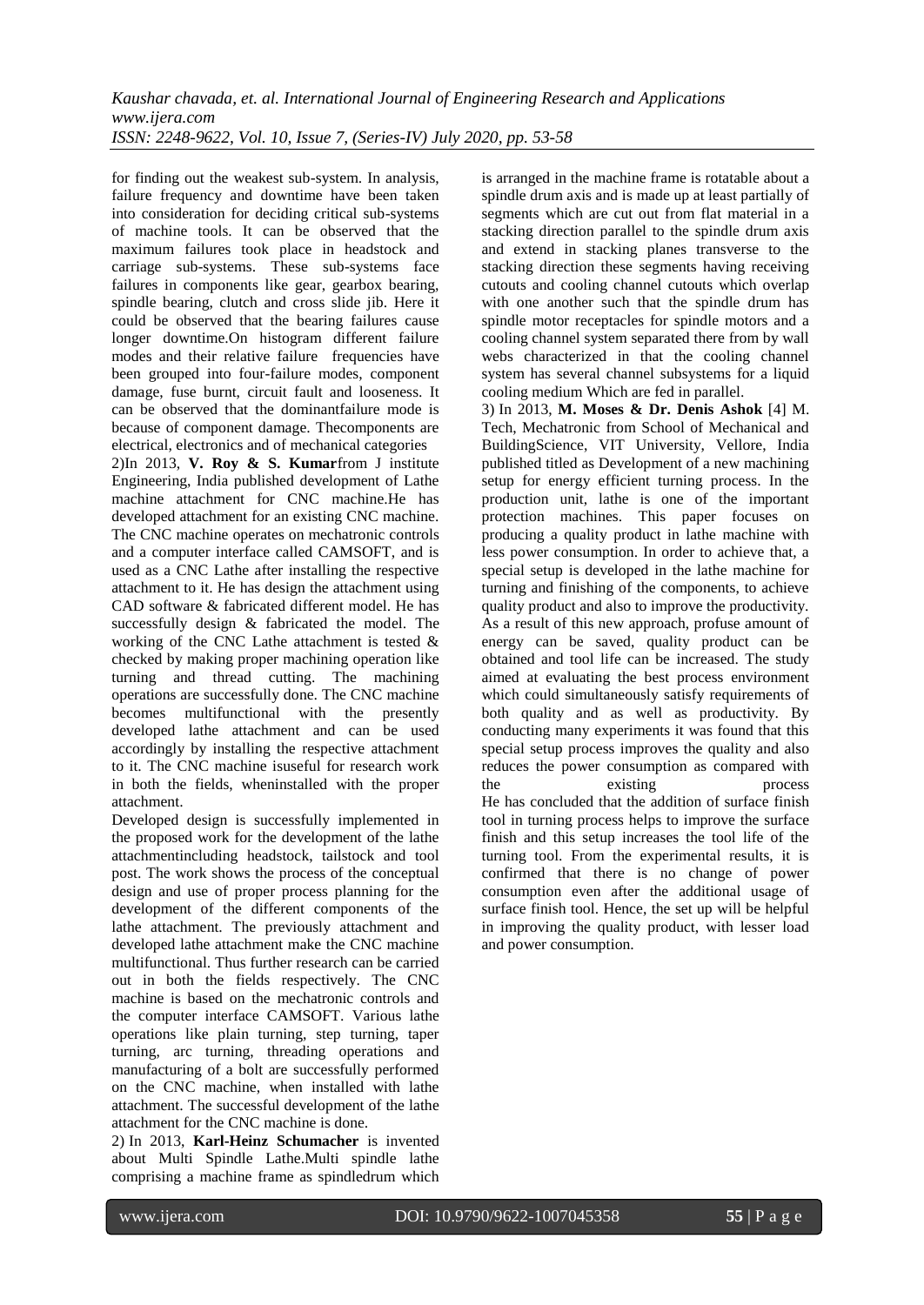| F. FORMULA& DESING CALCULATION:-                                                  |                                                                    |  |
|-----------------------------------------------------------------------------------|--------------------------------------------------------------------|--|
| 4. The horsepower, needed for turning (P)                                         | $P = (F_t x V_{max})/4500 hp$                                      |  |
|                                                                                   |                                                                    |  |
|                                                                                   |                                                                    |  |
|                                                                                   |                                                                    |  |
| 5. The power rating, of the cutting drive (PRC)                                   | $P_{RC} = P / \eta_c$ hp                                           |  |
|                                                                                   |                                                                    |  |
|                                                                                   |                                                                    |  |
| 5. The power rating, of the feed drive (PRF)                                      |                                                                    |  |
|                                                                                   | $P_{RF} = (Q \times F) / \eta_f$                                   |  |
|                                                                                   |                                                                    |  |
|                                                                                   |                                                                    |  |
| 7. The feed force, for lathe operations $(Q)$                                     | $Q = k.F_a + \beta(F_c + F_r + W_d)$                               |  |
|                                                                                   |                                                                    |  |
| <b>DESIGN OF SHAFT:</b>                                                           | Maximum speed (Vmax) = $1 \text{ m/s}$                             |  |
| Diameter of Workpiece- 60mm                                                       | Gravitational acceleration (g) = 9.80 m/s $\textdegree$ 2          |  |
| Spiral Speed - 100                                                                | Acceleration time $(tz) = 0.15$ sec                                |  |
| Cutting Speed - 25 mm/min                                                         | Acceleration $(\alpha)$ :-                                         |  |
| Feed Rate - 2mm/rev.                                                              | $\alpha$ = V max./t1                                               |  |
| <b>Motor specification:-</b>                                                      | $=6.67$ m/s                                                        |  |
| Max. Radial Force - 75 N                                                          | Force acting on ball screw while in motion:-                       |  |
| Max. Axial Force 15N                                                              | During forward acceleration:                                       |  |
| Holding Torque - 10-1 kg.cm                                                       | Fa1= $\mu$ (m1+m2)g + F + (m1+m2) × α                              |  |
| Detent Torque - 0.36 kg cm                                                        | $= 138.98$ N.                                                      |  |
| Rotor Inertia-275 g.cm                                                            | During forward uniform motion :                                    |  |
| Torsional Moment (Mt) :-                                                          | $Fa2 = \mu(m1 + m2)g + F$                                          |  |
| $Mt = (60x10^6 kW / 2\pi N)$                                                      | $= 5.5886N$                                                        |  |
| $T$ max = Sys / F(s)                                                              | During forward declaration:                                        |  |
| $= 0.5$ Syt / F(s)                                                                | Fa3= $\mu$ (m1+m2)g + F - (m1+m2) × α                              |  |
| FOR $N = 400$ ;                                                                   | $= 127.81$ N                                                       |  |
| $Mt = 3821.65 N/mm$                                                               | During backward acceleration :                                     |  |
| Weight of Motor = $1kg = 9.8N$                                                    | $Fa4 = -\mu(m1+m2)g - F - (m1+m2) \times \alpha$<br>$= -138.810 N$ |  |
| Weight of chuck = $4 \text{ kg} = 39.22 \text{ N}$                                | During uniform backward motion:                                    |  |
| Total Force = $9.81 + 39.22$                                                      | $Fa5 = -\mu(m1+m2)g - F$                                           |  |
| $= 49.02$ N                                                                       | $= -5.58$ N                                                        |  |
| <b>Bending Moment(Mb):-</b><br>$Mb = 3696.5 Nm$                                   | During backward deceleration:                                      |  |
| $Mt = 3821.65$ N/mm                                                               | Fa6 = - $\mu$ (m1+m2)g - F+(m1+m2) × $\alpha$                      |  |
| [max. = $[16/\pi d^3]$ [ (Mb <sup>2</sup> ) + (Mt <sup>2</sup> ) ] <sup>1/2</sup> | $= 127.81 N$                                                       |  |
| Design of ball screw:-                                                            | Maximum Force acting while in motion:-                             |  |
| Screw (d) = $10 \text{ mm}$                                                       | $W = 138.98N$                                                      |  |
| Nut (D) = $10.5$ mm                                                               |                                                                    |  |
| Minor die $(d1) = 8$ mm                                                           |                                                                    |  |
| Area of core $= 50.3$ mm                                                          | stress in Screw body:                                              |  |
| $50.3 = \pi/4$ (dc) <sup>2</sup>                                                  | $\sigma c = W/(\pi/4) \times (dc)^2$                               |  |
| $dc = 8$ mm                                                                       | $T = 16$ (Mt)/ $(\pi \times dc^3)$                                 |  |
| Pitch $(P) = 2$                                                                   | $T = 19.01$ N/mm <sup>2</sup>                                      |  |
| Axial load (W):                                                                   | [max. = $[(\sigma c/2)^{1/2} + (T)^2]$ ]                           |  |
| Surface resistance $(F) = 5N$                                                     | $T$ max. = 19.10 N/mm <sup>2</sup>                                 |  |
| Table mass $(m1)=15kg$                                                            | stress in threaded of screw;                                       |  |
| Work mass $(m2) = 5kg$                                                            | $t = 0.5 \times P$                                                 |  |
| Frictional coefficient = $0.003$                                                  | $Ts = W/\pi \times dc \times t \times z$<br>$=0.5x2$               |  |
|                                                                                   |                                                                    |  |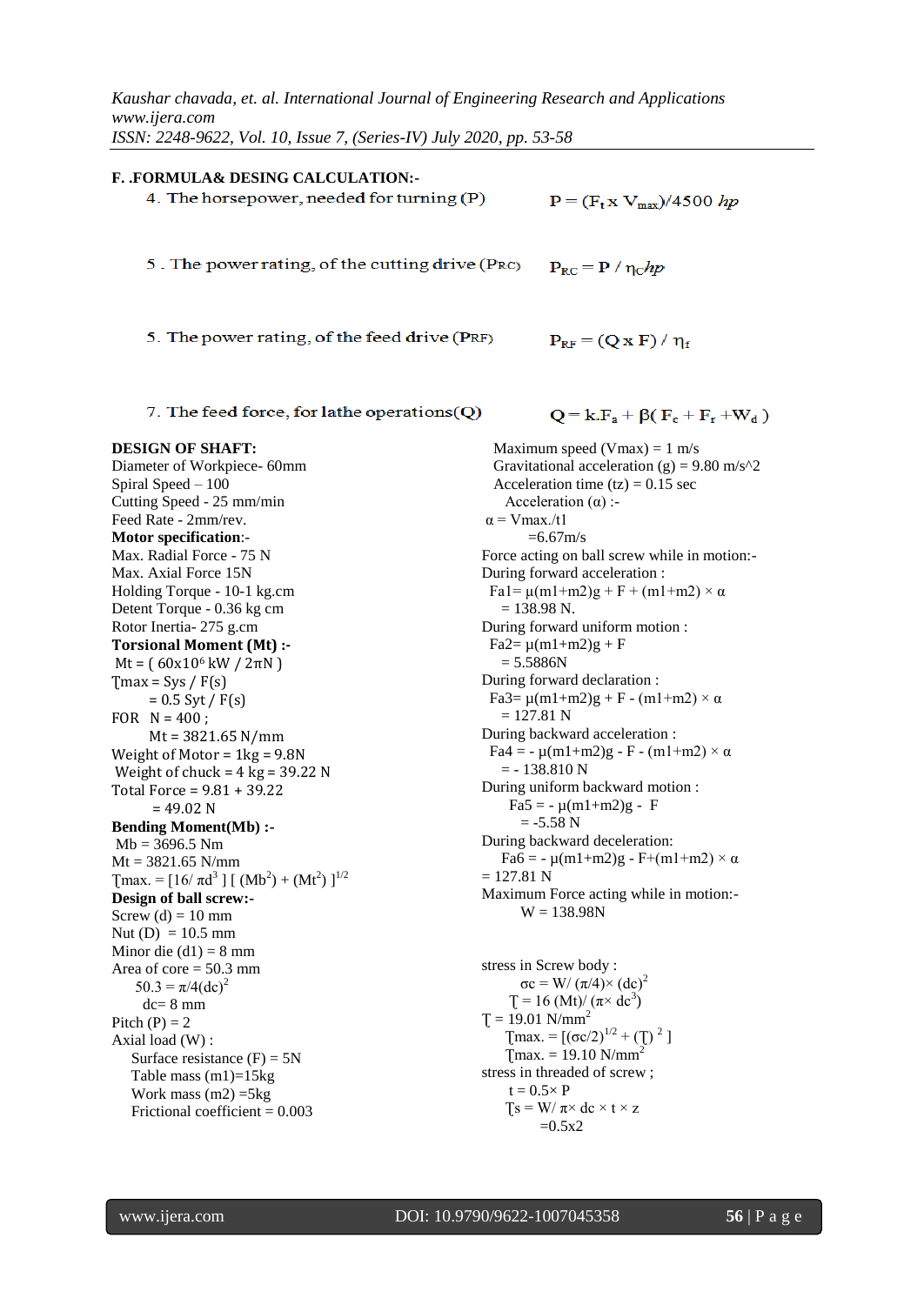| <b>COMPNENT</b><br><b>NAME</b> | <b>SIZE</b>                           | <b>STRESS</b>           | <b>MATERIAL</b>   |
|--------------------------------|---------------------------------------|-------------------------|-------------------|
| <b>SHAFT</b>                   | $Dia. = 5mm$                          | Tmax.=237.5Mpa          | Mild steel        |
| <b>LEAD SCREW</b>              | $d=10$ (screw)                        | Stress=2.74M/mm         | Mlid steel(screw) |
|                                | $D=10.5$ (nut)                        | $Tmax.=19.01M/mm$       | Copper(nut)       |
| <b>GUIDEWAYS</b>               | $L = 500$ mm                          | Calculate for life(L):- | Mild steel        |
|                                | Distance bet. Two guideways =85<br>mm | 695.32KN                |                   |
| <b>BED</b>                     | $L = 600$ mm                          | Stress=19.62KN.M        | Mild steel        |
|                                | $B=200$ mm                            |                         |                   |
|                                | $H=150mm$                             |                         |                   |

# **TABLE 1.RESULT DATA**

 $Ts = 1.844 N/mm2$  $t=1$ mm Stress in threaded of Nut :  $T = W / \pi dt z$  $T = 1.47$  N/mm<sup>2</sup> Bearing Pressure :-  $Sb = 4W / [\pi z (d^2 dc^2)]$  $Sb= 1.639$  N/mm<sup>2</sup>  $= 22.66KN$ Calculation of life of guideways:-  $L = (Fn \times Ft \times c / Fw \times Pc)$  $=645.32$ hr

# **III. CONCLUSION**

Therefor design of bench lathe for acetal material is successfully developed by modeling software.which has the communion for both hardware(Arduini UNO) and software(Arduino IDE).resulting to the developed of bench lathe for acetal material As automation newly developed Arduino bench lathe is done by implementing some new features to the standard lathe. this set up cost much lower compared to the fully automated CNC machine. the accuracy of acetal job manufacturing is high in this machine compare to conventional lathe machine relatively, so dimension stability and dependability are high since the production rate is high, therefor this bench lathe is very useful in mass production.

# **REFERENCES**

[1]. Pabitra Kumar Nandi, "Design and Development Stepper Motor Position Control System Using Atmel 85c51 Microcontroller"

International Journal of Emerging Research in Management &Technology Vol. 2, Issue 12, December 2013

- $[2]$ .  $2020$  the Arduino website available.arduino.cc
- [3]. Machine Tool Failure Data Analysis for Condition Monitoring Application, Department of Mechanical Engineering, Indian Institute of Technology, New Delhi. Kegs. R. L., On-line Machine and Process Diagnostics, Annals of the CIRP. , 32(2), 469-473, 1984.
- [4]. V. Roy S. Kumar from Inst. Eng. India Ser. C(April–June 2013) 94(2):187–195 DOI: 10.1007/s40032-013-0064-2
- [5]. Karl-Heinz Schumacher (2013), Multispindle Lathe. US patent # 2013008702/2013
- [6]. In 2013, M. Moses & Dr. Denis Ashok M. Tech, Mechatronic from School of Mechanical and Building Science, VIT University, Vellore, India 978-1-4673-6150- 7/13/\$31.00 ©2013 IEEE
- [7]. We have also used following links, http://en.wikipedia.org/wiki/Numerical\_contr ol http://en.wikipedia.org/wiki/Lathe http://www.epa.gov/ozone/title6/609/technici
- ans/retrguid.html [8]. ZinEiEi Win, Than Naing Win, Jr., and Seine Lei Winn (2008), Design of Hydraulic Circuit for CNC Lathe Machine Converted from Conventional Lathe Machine; World Academy of Science, Engineering and Technology,2,380-384